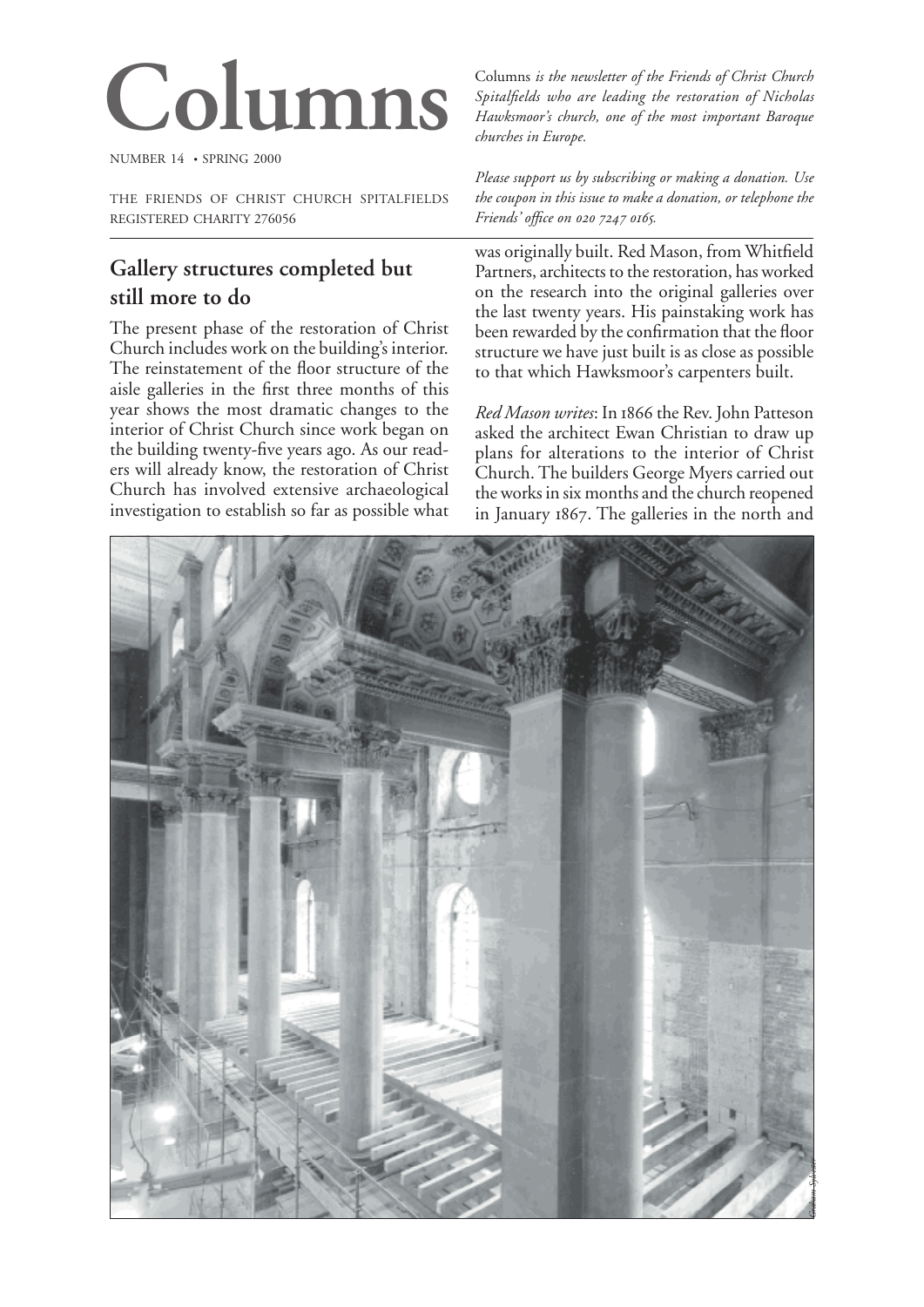south aisles were removed, the gallery windows lengthened and the lower windows were blocked; the galleries at the west end of the church were rearranged; the large arches at the west end of the aisles were filled in and the box pews on the ground floor removed. The alterations, considered 'improvements', (a leaflet appealing for funds for the works describes the interior as both 'repulsive' and 'totally unsuitable') had radically changed the interior of the church and torn the heart out of Hawksmoor's design. For the last 130 years the visitor has seen only a shadow of the original.

How do we know what Hawksmoor's galleries looked like? The details shown on the few surviving drawings offer little help, but extensive physical evidence survived in the church: blocked beam holes in the columns and pilasters; bricked up joist holes in the walls. When the west end galleries were rearranged components from the eighteenth-century gallery fronts were incorporated in the new fronts. At each stage of the dismantling work all the evidence has been <sup>p</sup>hotographed, recorded and analysed. We are fortunate that the original building accounts survive among the papers of the Commissioners for the Fifty New Churches, and by comparing the physical evidence for the galleries with the relevant sections of the accounts we were able to reconstruct accurately all the details of the galleries: the floor structure, the original arrangement of the gallery fronts and the elaborately carved soffits, and even details of the plaster ceilings under the galleries (*see illustration opposite*).

To begin the restoration, in 1998 the upper galleries at the west end were dismantled and the large arches in the aisles were unblocked, and in work began on dismantling the lower galleries. With the discovery of a number of beams in their original positions, the final arrangement of the galleries at the west end was confirmed beyond doubt. In January 2000 scaffolding was erected and work began on rebuilding the aisle galleries. All the beams and joists have been put into the same pockets and holes in the columns and walls where the original ones sat, and at the west end the new beams sit in the pockets cut in the original beams by Hawksmoor's carpenters. The beams and joists have been fixed together using dowels and pegs, the same technique as that used in the eighteenth century.

Although there is still a considerable sum to raise before the galleries can be completed, the visitor can now appreciate Hawksmoor's interior for the first time in a hundred and thirty years. The reconstruction of the gallery floors has reestablished crucial elements of the interior. The

light coming through the arches at the west end of the aisles articulates the massive walls at the end of the nave which support the tower and spire. As a result the differences between the spaces forming the aisles and the galleries, and the larger volume of the nave have been emphasised, and a greater importance has been given to the tripartite openings between the columns at either end of the nave. The proportions of the door openings on either side of the central door between the vestibule and the nave have been regained. The relationship between the aisle galleries and the organ gallery which was originally designed for 'The Vestry' (the predecessor of the local council), has been corrected and a mock up of one of the balustrade galleries erected on one side of the organ gallery. The line of the gallery floor has made sense of the high pedestals to the columns to the aisle arcade and restored the scale of the church. For the first time we can appreciate the proportions and complex relationships between the numerous interrelated volumes which make up the interior of the church.

Whitfield Partners in conjunction with David Luard Conservation have been examining the remaining gallery fronts to establish where, after the nineteenth century alterations to the wood panels, each piece of wood fits. One panelled front has already been put temporarily in place and this shows off to impressive advantage how the finished galleries will look.

Until the east end staircases are reinstalled, the galleries cannot be used. So although visually the difference from the nave is striking, we are not able to utilize that space (approximately extra seats) for concerts or even allow the public access to them to view the church from this level yet. The funds still need to be raised for the oak panelling to the fronts, the elaborate carving, the ceilings and seats. To finish the galleries, we must raise approximately  $£250,000$  in order to draw down the promised funding.

This is your chance to make a visible difference to the inside of Christ Church. If you would like to discuss funding a whole balcony (panelled front, beam casing, seats etc.) please talk to the Friends' Office. Alternatively, donations of between £200 and £5,000 will help significantly towards putting in the eventual 300 seats.

With the gearing due to the Lottery funding, (for the inside of the building, your  $\pounds$ 25 enables us to do £100 of work) every little bit will help us to finish this part of the restoration and open the galleries for concerts and services.

#### **Every pound counts. Please help us.**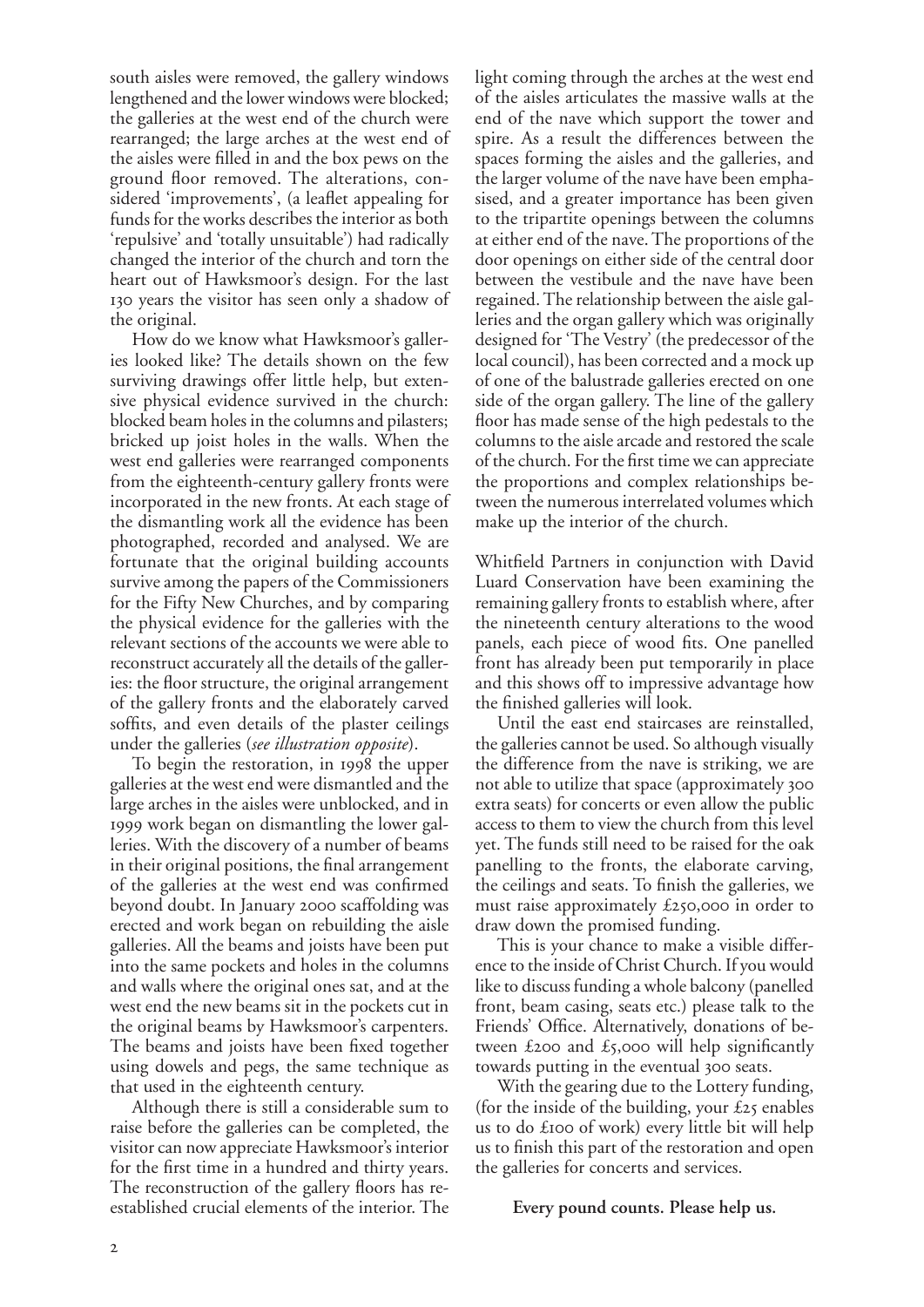

*One bay of the proposed new fronts to the galleries (from a drawing by Whitfield Partners)*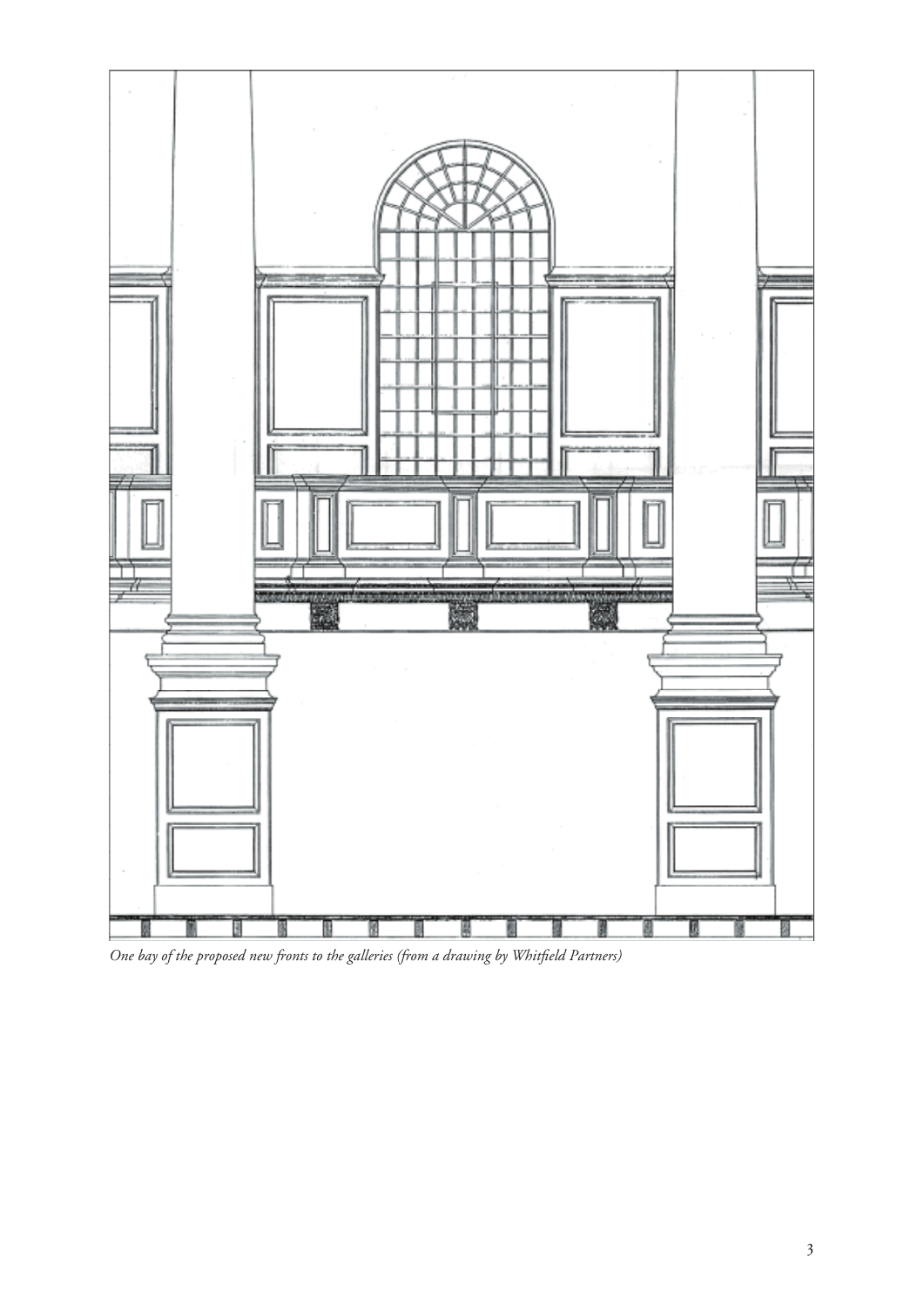# **How to support the Friends**

To become a Supporter of the Friends of Christ Church Spitalfields please make a donation of a minimum of  $\pounds$  20 p.a. ( $\pounds$  25 for overseas).

Supporters receive the Friends' quarterly newsletter *Columns*. They also receive advance notice of the Friends' series of special tours and lectures and special events organised exclusively for Supporters.

Your gift will help the Friends unlock grant aid. For every  $£25$  donated to the Restoration Appeal we can draw down a further  $\pounds 75$  in grants from the Heritage Lottery Fund and English Heritage as their generous grants must be matched by gifts from our Supporters. We still have  $\pounds$ 1.5 million to raise.

You can give money in two ways: by cheque (banker's or CAF), or by Banker's Order. Banker's Orders allow us to plan with more certainty and help keep down our administrative costs. Please complete the appropriate part of this page.

**I enclose my cheque for:**

 $\Box$  £20  $\Box$  £250  $\Box$  £1,000  $\Box$  £1,000 ❑ other ……

❑ towards the restoration of Christ Church Spitalfields

❑ towards the restoration of the Richard Bridge Organ

❑ I confirm that the Friends of Christ Church Spitalfields should reclaim tax on this/these donation(s) and that I am a UK taxpayer.

From time to time we would like to pass your name and address to other organisations or charities whose products and services we think may be of interest to you.

❑ I would prefer *not* to receive mail from them

| $\textbf{Postcode} \, \textcolor{red}{.} \textcolor{red}{.} \textcolor{red}{.} \textcolor{red}{.} \textcolor{red}{.} \textcolor{red}{.} \textcolor{red}{.} \textcolor{red}{.} \textcolor{red}{.} \textcolor{red}{.} \textcolor{red}{.} \textcolor{red}{.} \textcolor{red}{.} \textcolor{red}{.} \textcolor{red}{.} \textcolor{red}{.} \textcolor{red}{.} \textcolor{red}{.} \textcolor{red}{.} \textcolor{red}{.} \textcolor{red}{.} \textcolor{red}{.} \textcolor{red}{.} \textcolor{red}{.} \textcolor{red}{.} \textcolor{red}{.} \textcolor$ |  |
|-------------------------------------------------------------------------------------------------------------------------------------------------------------------------------------------------------------------------------------------------------------------------------------------------------------------------------------------------------------------------------------------------------------------------------------------------------------------------------------------------------------------------------------------------|--|
|                                                                                                                                                                                                                                                                                                                                                                                                                                                                                                                                                 |  |

We will process Banker's Orders and forward them to your bank.

Thank you. Please return the completed page to:

FOCCS, FREEPOST, LONDON EI 6BR

# **Recent gifts**

The Friends are grateful to the many individuals and organisations who are giving with such generosity to the Restoration Appeal. We value donations large and small.

The following have all given single donations since the last issue of *Columns*. Others donors prefer to remain anonymous. We would like to thank them all for their support.

**Gift of £** The Jerusalem Trust **Gift of £**

The Signet Trust

Gifts of between £500 and £1000 Michael Palin Eleanor Murray A F Nafzger Stephen Cockburn Charitable Trust

Gifts of between £250 and £500 Mr T F Jackson J C R D'Albiac Ashurst Morris Crisp Allchurches Trust Mr & Mrs Henry Buxton

Gifts of between £50 and £100 Sheila Adam Sainer Charity R Cunningham Norbert McDermott Mr R Pryor Mr & Mrs Rawlings Catherine Pantsios S Carr Professor P C Wilkinson Mr J R Fowling Miss P C A Butterworth H J Critchley Dr Henry R<sup>T</sup> Summerson Damien Vaugh, Lord Breanamore Andrew Byrne

# **Banker's Order**

Please pay to the Royal Bank of Scotland plc of 67 Lombard Street EC3P 3DL, Sort Code 15-10-00 for the credit of the Friends of Christ Church Spitalfields Account No. the sum of £ ............................(insert amount) on .................................................................................. and each anniversary thereof until cancelled by me. This donation is in addition to\*/replaces\* previous standing orders, if any, in favour of the Charity. ........................................................................ Signature .................................................................. Name (print) ............................................................................... Date

\**delete as applicable*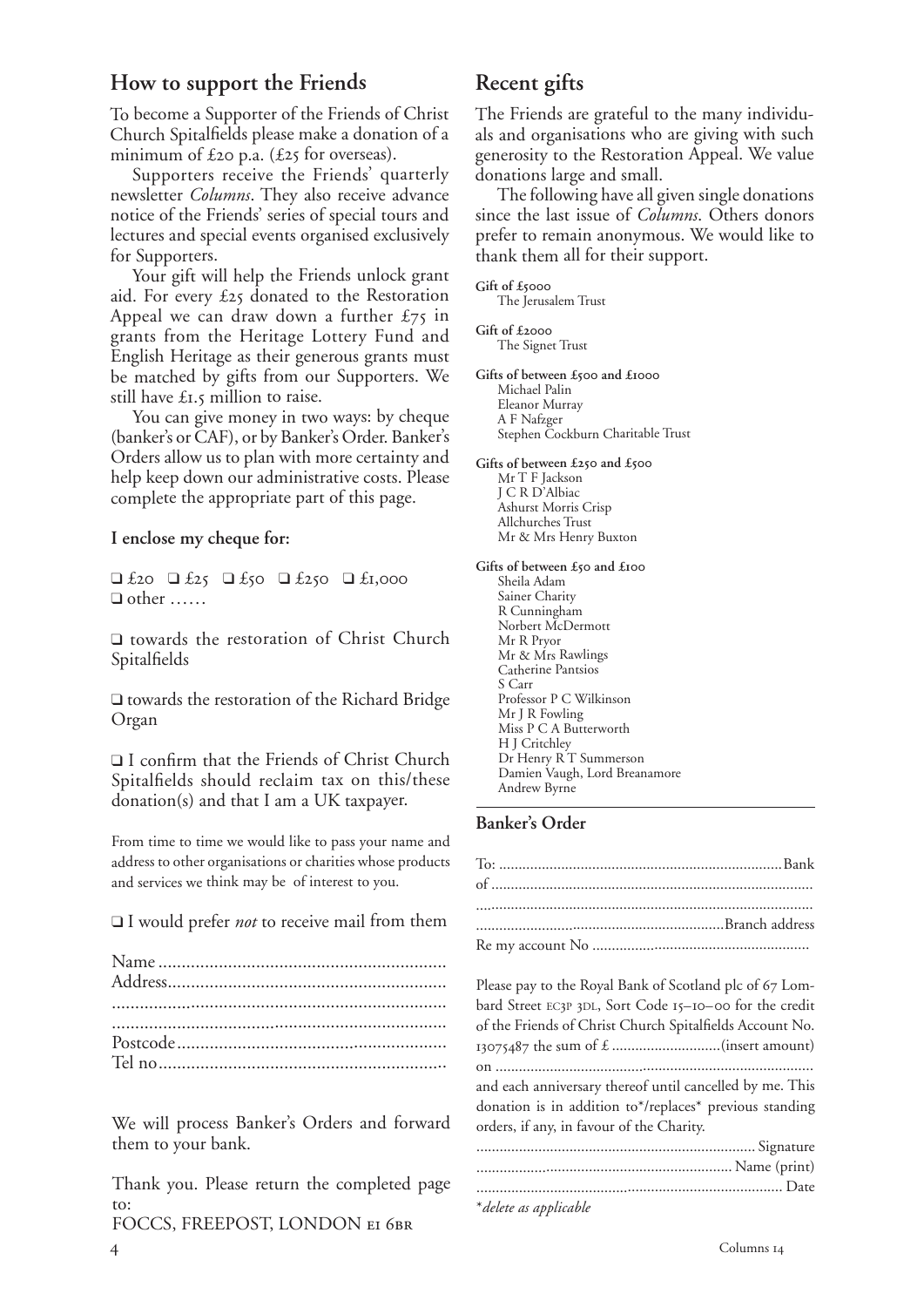# **Nave Parapets and East Elevation**

The last item of work required to make the church wind and weather tight for the next few centuries is the repair of the nave parapets and the east elevation. We hope that work will start shortly.

The nave parapets are a particular concern as they are in very poor condition. Since they are almost invisible they are a difficult item to appeal for funds for. The Friends need to raise  $£280,000$  from their supporters in order to draw down Heritage Lottery funding. We are hoping that our supporters will appreciate how essential this work is and help us match the promised Lottery funds.

# **Spitalfields Festival 2000: 5-23 June**

The Festival returns to Christ Church in June with an exciting series of events, exploring music from the very earliest to the newest. Judith Weir, in her last Festival as Artistic Director, has once again drawn on the strengths of Christ Church with a survey of music by J S Bach, music which was being written at almost exactly the same time that Christ Church was built. Come to hear Bach's beautiful cello suites, or you can choose from medieval Spanish-based music, saxophone quartets, new music from Jane's Minstrels and Kantak, Indian ragas from the Mishra brothers, string quartets and the choirs of Westminster Abbey and St John's College, Cambridge, as well as several Education and Community Programme performances by local school pupils.

Alison Bauld has been commissioned to write a piece for the Festival this year and *Pluto* is being performed by Jane's Minstrels on 8 June at 7.30pm. It is an exhilarating exploration of the acoustics of Christ Church, in the guise of the architect Nicholas Hawksmoor, returning to the church after 300 years and not to be missed.

The Festival regrets that as there are so many events and rehearsals taking place in the church in June, it is not always possible to admit visitors to Christ Church while rehearsals are taking place. But with free lunchtime and 6pm Prelude concerts, alongside the 7.30pm events, there are plenty of opportunities to see Christ Church in its newly-galleried form.

Call the Festival Hotline for a free leaflet or to book tickets on  $020$  7377 1362. Or visit our new website at **www.spitalfieldsfestival.org.uk** and let us know what you think!

# **Budget tax changes benefit charities**

The Trustees are delighted that the March 2000 budget contained more tax favourable ways of <sup>g</sup>iving to charities. The Trustees very much hope that this will encourage our donors to contribute to the restoration for the interior of the church and to the Organ Fund, the two areas which now need substantial more funds. These supplement the continuing benefits available to donors who contribute through legacies.

There are three possibilities for tax efficient donations from 6 April 2000:

#### **1 Gift Aid and Covenants**

Gift Aid relief will be available to a charity on *all* donations at 28%. In order to ensure that the Charity benefits from the tax, donors will only have to make a declaration to the Charity expressing their wish that the Charity should reclaim Income or Capital Gains Tax paid by the donor and that the donor pays tax.

As a consequence, there will be no tax significance to any deed of covenant made after 5 April 2000, but existing deeds of covenant will continue to be treated for tax purposes as previously.

#### **2 Give As You Earn (GAYE)**

Employees can give through the payroll and the donation is made before PAYE is deducted. The previous limit of £1,200 has been removed and for the next three years, the Charity will be able to recover an additional 10% of the gross value of the gift.

#### **3 Gifts of Shares**

Gifts of listed shares and securities will be eligible for tax relief to the donor. This covers both Income Tax and Capital Gains Tax. For example, if shares are standing at a gain to a  $40\%$  tax payer donor, he or she can claim the donation as a deduction from income tax, saving 40%, and also not pay Capital Gains Tax on the gift.

If you would like more information, please contact the Friends' office.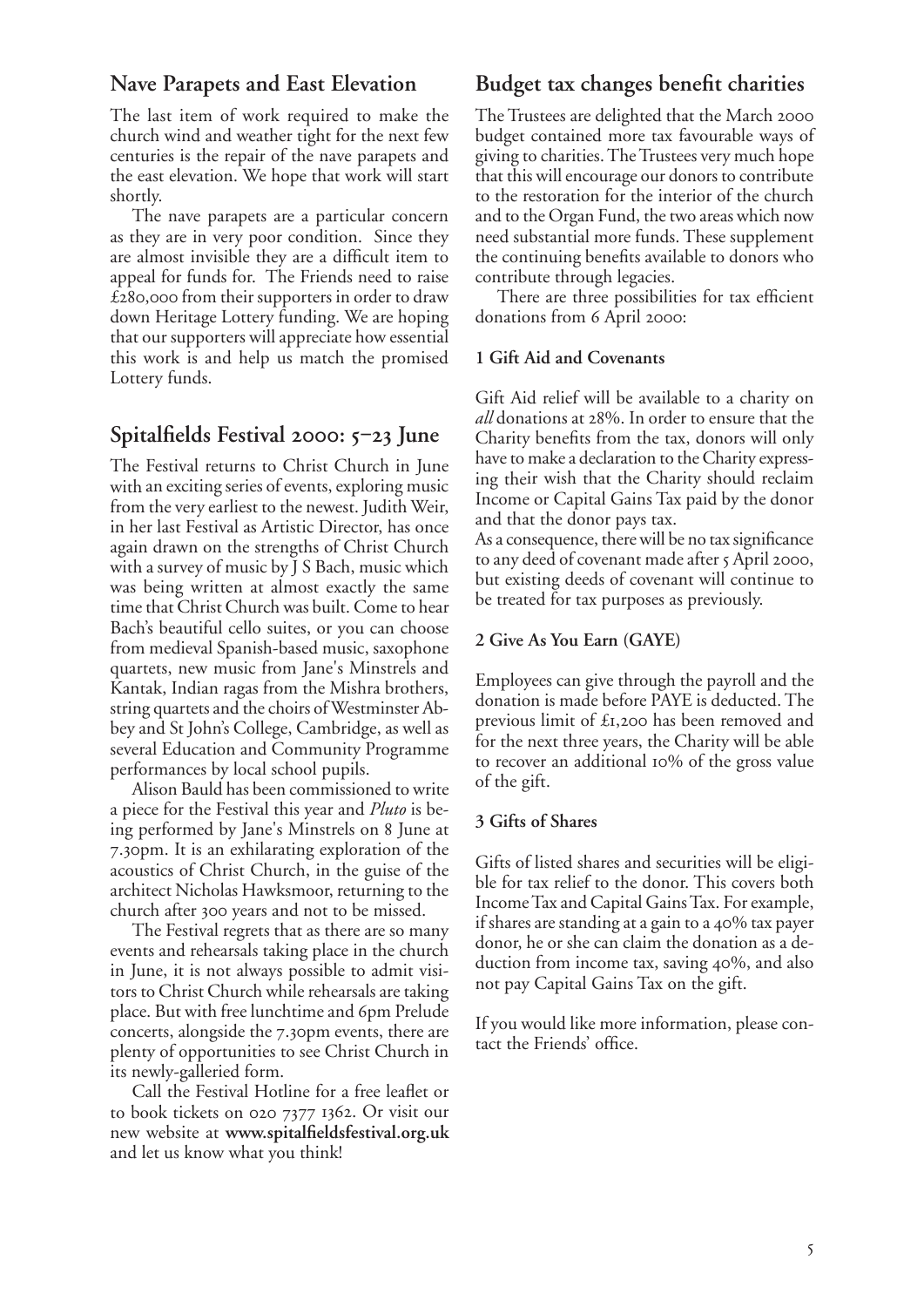# **The Friends' Millennium Quiz**

We are delighted to announce that the winner of the Friends' Millennium Quiz (*Columns* 13) was Fay Cattini whose name was first out of the hat with the most correct answers. To see how good your knowledge was, the answers are printed below:

- $Q_{I}$  How many 'Fifty New Churches' are there?
- A Twelve
- $Q_2$  How many architects were involved in the design of these churches?
- A Four: Hawksmoor, James, Gibbs and Archer
- Q 3 When was the foundation stone of Christ Church, Spitalfields laid?
- $A$  1715. Foundations started in mid 1714 but the foundation stone was laid by Edward Peck in 1715

 $Q<sub>4</sub>$  What is missing from the spire?

A Three tiers of Lucarnes (dormer windows) in the four principal faces, carved decoration running up the four corners and a large capping stone; removed in

Q 5 Who designed the organ? A Richard Bridge

- Q 6 When were the clock dials first illuminated with gas lighting?
- A
- $Q_7$  Where was the clock before  $1822$ ?
- A On the west elevation of the tower, at the bottom of the large louvre, just above the bulls-eye window
- Q 8 What were the two cataclysmic events which happened to Christ Church in the first half of the nineteenth century?
- A A fire caused by the 'steeple keeper' on 17 February 1836 and a lightning strike which caused another fire on 3 January 1841

Q 9 What is the name of the Victorian architect who removed the galleries? A Ewan Christian

Q 10 When were the steps on the south side removed?

A Unknown

- Q II In what modern novel does Christ Church feature and who wrote it?
- A *Hawksmoor*, Peter Ackroyd
- Q 12 What was the name of Fournier Street in the eighteenth century?
- A Church Street
- Q Where did the memorials in the vestibule, at the west end of the church, come from? A Episcopal Jews' Chapel in Palestine Place, Bethnal Green
- Q 14 What was the name given to the churchyard in the first two decades of this century?
- A 'Itchy Park'
- Q 15 When was the south door reopened?
- A 1979
- Q 16 Where was the fire engine shed located in the eighteenth century?
- A On the south side of the portico, on the edge of the churchyard. The fire engine shed, watch-house and school stood in a row facing north, before they were demolished when Commercial Street was formed. Work took place between 1843 and 1858.
- $Q_{I7}$  How many bells are there? A Eight
- Q 18 Name the 'order', or style, of the main columns in Christ Church
- A Composite
- Q 19 The Clarendon Building at Oxford was designed by Hawksmoor and Townesend to accommodate what sort of machinery? A Printing presses
- Q 20 Where is Hawksmoor buried?
- A Shenley Churchyard, Hertfordshire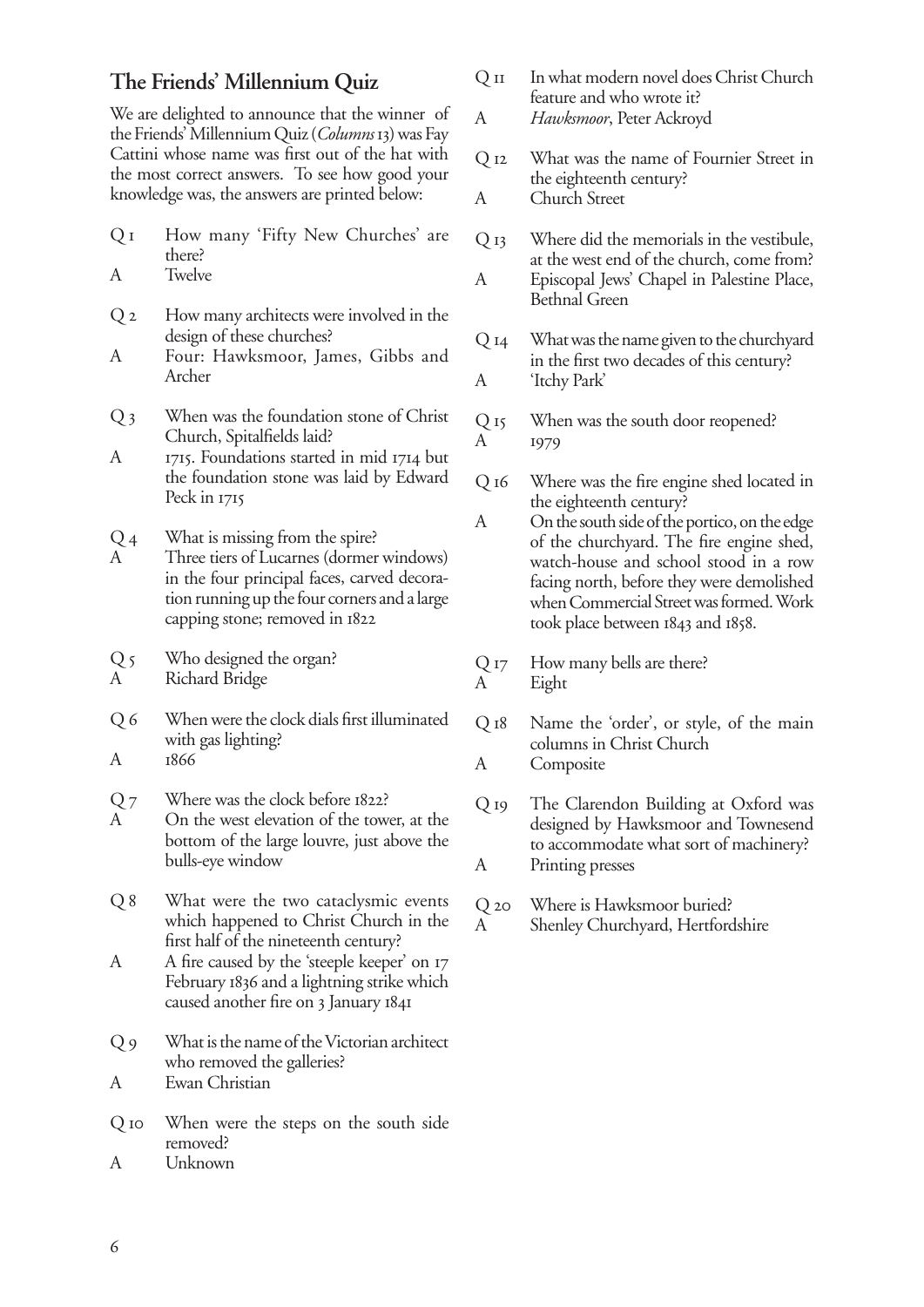# **Dates for your diary**

**Spitalfields Festival Talk: The Restoration of the Galleries**  *Tuesday June . pm Christ Church Tuesday June . pm (note time) Christ Church*

Red Mason of Whitfield Partners, architects for the Restoration, will talk about the changes made to the interior of Christ Church. It will be one of the first chances for members of the public to see the changes in the church.

Admission free, retiring collection for the Restoration Appeal. Places must be booked in advance through the Spitalfields Festival Box Office  $020$  7377 1362, limited availability. It is not possible to reserve places through the Friends' office.

# **Day Trip to the Mausoleum at Castle Howard, Yorkshire**

*Thursday Is June* 

This is a rare opportunity to visit the Mausoleum at Castle Howard, designed by Hawksmoor and started in 1729 shortly after the completion of Christ Church. The Mausoleum is not open to the general public and for many years it has been in a dangerous state and could not be visited. By kind permission of the Hon Simon Howard, the Friends have been allowed to arrange a visit there. The expert guide for the day will be Andrew Martindale, caseworker with the Georgian Group. There will also be an opportunity to see the house and possibly some of the more remote garden ornaments.

The cost per person is  $£80$  (incl. of travel, entrance fees & notes). Numbers are strictly limited. The group will leave King's Cross at around 8.30am, travel by train and coach, and will return to King's Cross at approximately 8.00pm that evening. Please note that the walk to the Mausoleum is across rough farmland and hard hats will need to be worn.

For further information and a booking form, contact the Friend's office,  $02072470165$ .

## **Nicholas Hawksmoor's London Churches** *Saturday September (all day)*

All day bus tour in London to visit the six remarkable Hawksmoor churches built as a result of the Fifty New Churches Act of 1711. This year we are delighted that our guide will be the architectural historian William Palin, Assistant Curator (Education) at Sir John Soane's Museum and a trustee of the Mausolea and Monuments Trust.

The cost per person is  $\mathcal{E}_{50}$  ( $\mathcal{E}_{45}$ ) for paid up Supporters. (Supporters are those who have given a donation of  $\text{\pounds}$ 20 or more ( $\text{\pounds}$ 25 overseas) in the last twelve months.)

For further information and a booking form, contact the Friends' office  $020$   $7247$   $0165$ .

#### **Open House**

*Saturday (all day) & Sunday September (afternoon only)*

As reported in *Columns* 13, last year Open House '99 attracted a record number of visitors to Christ Church. There will be more information about this year's event in the next issue of *Columns* and we will look forward to seeing you there. If you think you can volunteer your time to help us at this weekend please ring the Friends' office 7247 0165.

# **Volunteers needed**

### **To help the Friends at the Spitalfields Festival – June**

We need friendly people to hand out Friends' leaflets to Festival concert-goers and to talk generally about the work of the Friends and the Restoration to interested people.

You will get a free ticket to the concert and will be fully briefed. Either team up with a friend and make an evening of it or have the opportunity to meet some of the other people who support the work of the Friends.

Please contact Alice Graham in the Friends' office:  $02072470165$ .

## **In the office and at other events**

The Friends office is run with a small number of staff in order to keep our overheads to a minimum. Therefore, as well as at the Festival, we need volunteers for work in the office, which might include help with the mailings, and also for our special events.